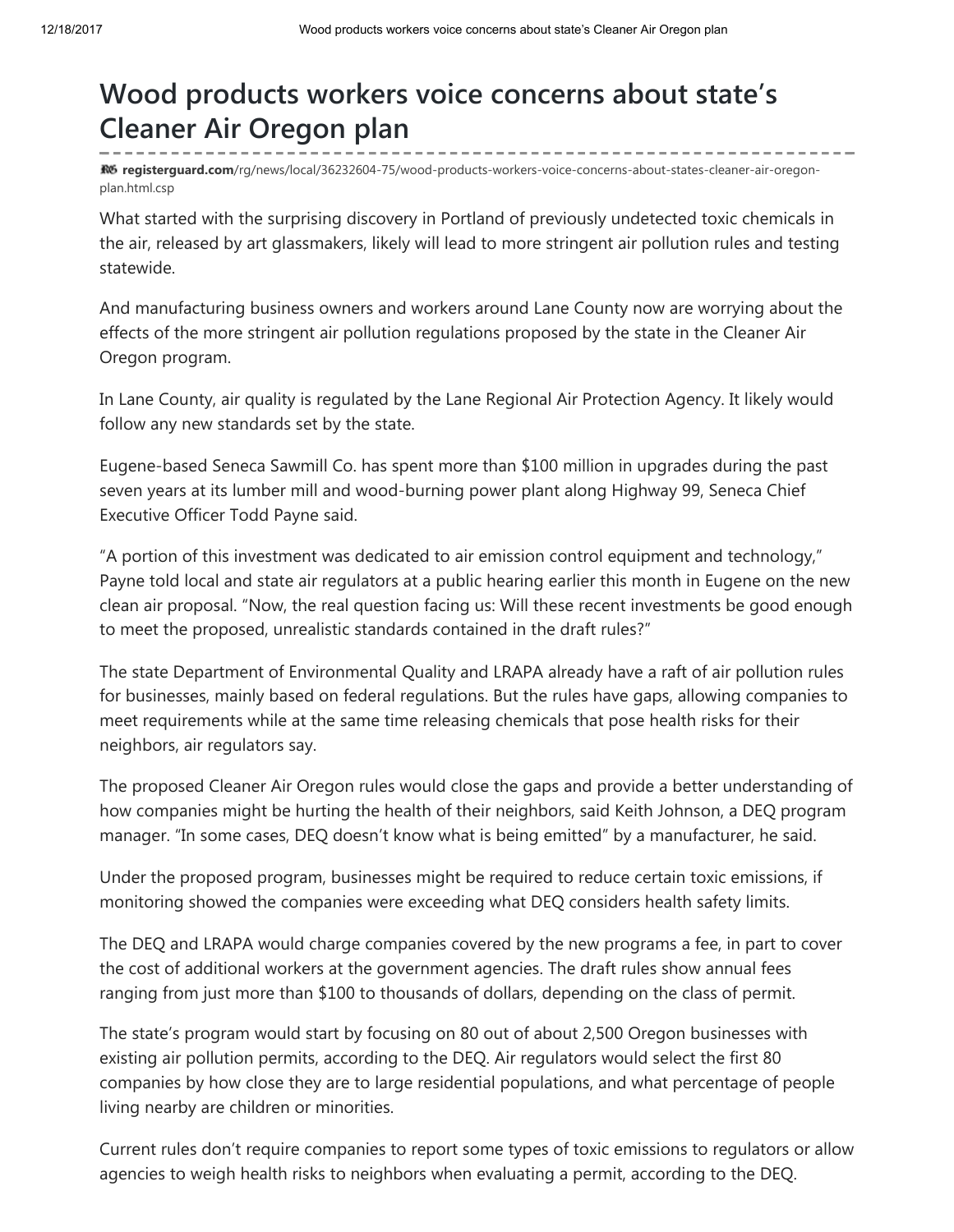None of the 80 businesses would be in Lane County because the DEQ does not enforce air quality in the county.

Five to 10 Lane County businesses might be the first to be subject to the more stringent air pollution rules if the state adopts the new clean air program and LRAPA follows suit, said Max Hueftle, an LRAPA environmental engineer. The air pollution agency would select the group from a pool of about 200 businesses that hold LRAPA air pollution permits.

"It's not set in stone, and we're still figuring out how we're going to implement these rules," he said.

It remains unclear which businesses would be affected, statewide or in Lane County, with the rules not yet finalized.

The 200 companies with air pollution permits in the county range from commercial bakeries and industrial rock crushers to paint manufacturers and Seneca's wood-burning power plant and lumber mill.

The Oregon DEQ and the Oregon Health Authority drafted the Cleaner Air Oregon rules and are taking public comment until Friday, and the program is expected to begin in the middle of 2018.

Under the draft rules, the selected companies would have to track any release of more 600 chemicals — 260 of which are known air toxics — and file reports with air regulators. The chemicals range from aniline to zinc oxide.

The push for stricter air pollution rules dates to the discovery of toxic emissions from some Portland glassmakers.

A U.S. Forest Service urban moss study found high levels of the heavy metals arsenic and cadmium around Bullseye Glass in southeast Portland. Exposure to the heavy metals can cause cancer. The company temporarily was shut down as a result of the discovery, which became public in early 2016. Bullseye this month sued Gov. Kate Brown and other top Oregon officials for \$30 million, arguing that the state unfairly targeted the company.

But state officials say the heavy metals discovery underscores the problem of businesses complying with existing Oregon air pollution rules while at the same time releasing high levels of unregulated toxics.

Brown launched Cleaner Air Oregon in April 2016.

DEQ and OHA officials have been traveling around the state to hear from the public about the proposal. The clean-air road show stopped in Eugene on Dec. 7, and more than 150 people squeezed into a basement meeting room at the DEQ's downtown office.

Payne, the top executive at Seneca, was among the critics of the plan. Most of the other commenters also work in the wood products industry, at mills in Lane and Douglas counties, and joined him in criticizing the plan or warning that it could harm businesses.

About 10 workers with forest products company Roseburg also gave comment. The Springfieldbased business has more than 3,000 employees, working in plants in Oregon, California, Montana, Louisiana and Mississippi.